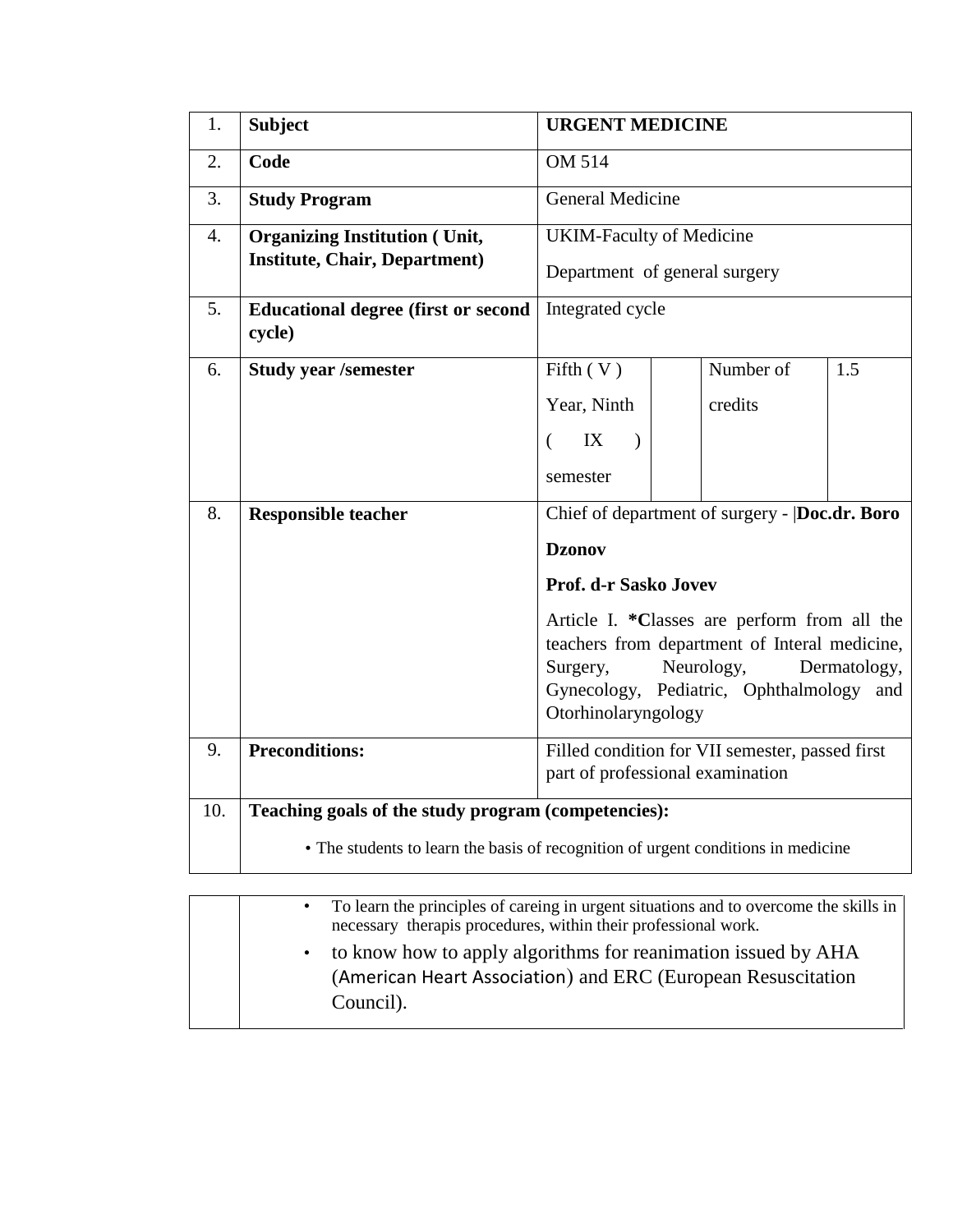| 11. | Contents of the study program:                                                                                                                                                                                                                                                                                                                                                                                                                                                                                                                                                |                                              |        |                         |                                           |  |  |  |  |  |  |
|-----|-------------------------------------------------------------------------------------------------------------------------------------------------------------------------------------------------------------------------------------------------------------------------------------------------------------------------------------------------------------------------------------------------------------------------------------------------------------------------------------------------------------------------------------------------------------------------------|----------------------------------------------|--------|-------------------------|-------------------------------------------|--|--|--|--|--|--|
|     | <b>Theoretical courses</b> : (13 classes)                                                                                                                                                                                                                                                                                                                                                                                                                                                                                                                                     |                                              |        |                         |                                           |  |  |  |  |  |  |
|     | Urgent conditions in Cardiology<br>$\bullet$<br>Urgent conditions in Pulmonology<br>$\bullet$<br>Urgent conditions in GIT<br>$\bullet$<br>Urgent conditions in Toxicology<br>$\bullet$<br>Urgent conditions in Nephrology<br>$\bullet$<br>Urgent conditions in Pediatrics<br>$\bullet$<br>Urgent surgery conditions<br>$\bullet$<br>Urgent gynecology conditions<br>$\bullet$<br>Urgent conditions in Ophthalmology,<br>$\bullet$<br>Urgent conditions in ORL<br>$\bullet$<br>Urgent conditions in neurology<br>Urgent conditions in dermatovenerology<br>Seminar (4 classes) |                                              |        |                         |                                           |  |  |  |  |  |  |
|     | Cardiology (2 hours)<br>• Nephrology (1 hours)<br>Surgery (1 hours)                                                                                                                                                                                                                                                                                                                                                                                                                                                                                                           |                                              |        |                         |                                           |  |  |  |  |  |  |
|     | <b>Practical course</b> (12 hours):<br>The practical course is mandatory and it is carried out in different departmants of<br>intensive treatment uder leadership od mentor professor.                                                                                                                                                                                                                                                                                                                                                                                        |                                              |        |                         |                                           |  |  |  |  |  |  |
|     | The student is obliged to participate in all activities of caring and treatment on<br>intensive treatment.                                                                                                                                                                                                                                                                                                                                                                                                                                                                    |                                              |        |                         |                                           |  |  |  |  |  |  |
| 12. | Methods of studying: Interactive lectures, tutorials and seminars                                                                                                                                                                                                                                                                                                                                                                                                                                                                                                             |                                              |        |                         |                                           |  |  |  |  |  |  |
| 13. | <b>Total no. of hours:</b>                                                                                                                                                                                                                                                                                                                                                                                                                                                                                                                                                    |                                              |        |                         |                                           |  |  |  |  |  |  |
| 14. | Distribution of the available time                                                                                                                                                                                                                                                                                                                                                                                                                                                                                                                                            |                                              |        |                         |                                           |  |  |  |  |  |  |
| 15. | <b>Type of educational</b><br>activity                                                                                                                                                                                                                                                                                                                                                                                                                                                                                                                                        | 15.1                                         | course | Lectures-theoretical    | 13 classes                                |  |  |  |  |  |  |
|     |                                                                                                                                                                                                                                                                                                                                                                                                                                                                                                                                                                               | 15.2<br>clinical),<br>seminars, team<br>work |        | Practicals (laboratory, | Practical: 12 hours<br>Seminars 4 classes |  |  |  |  |  |  |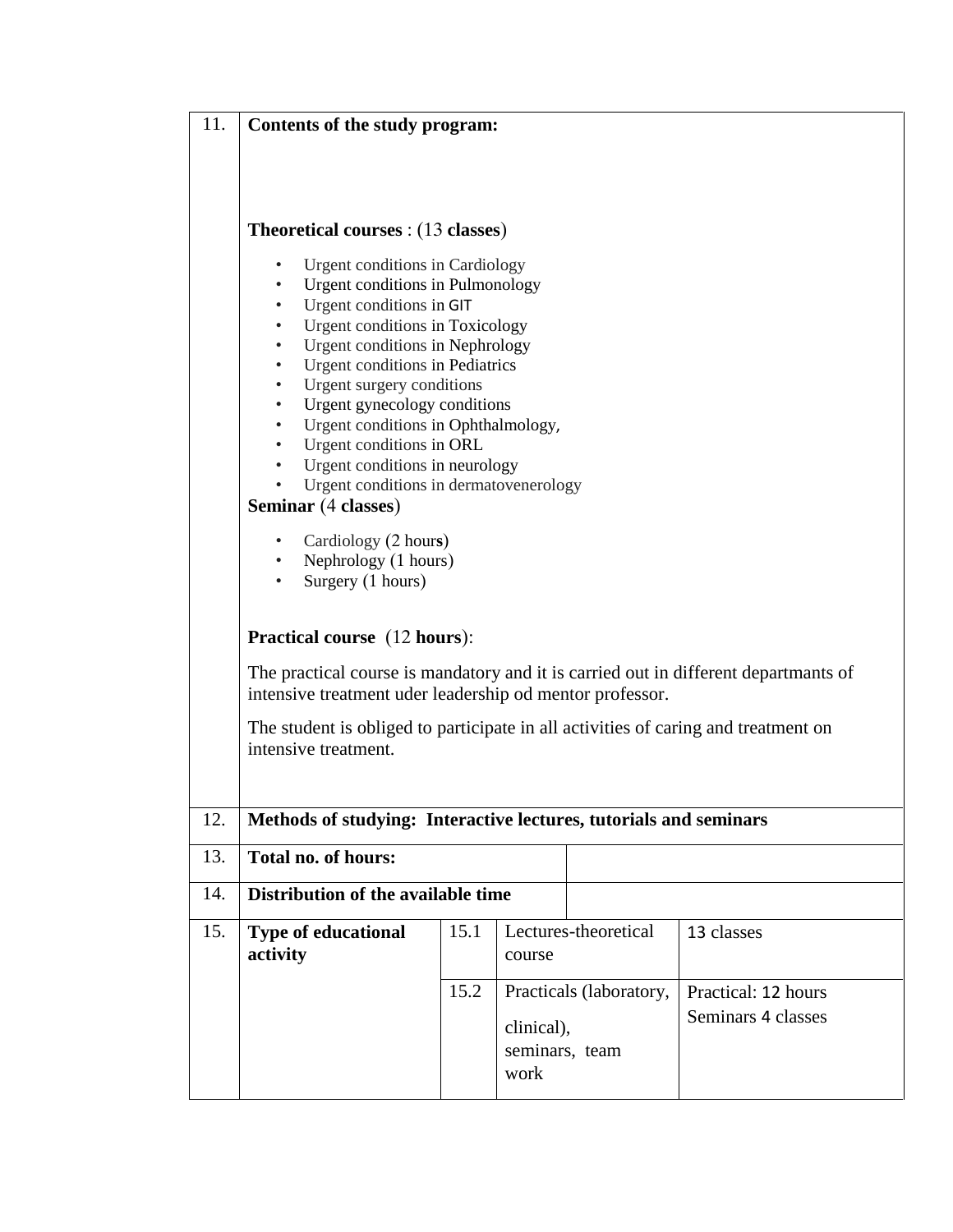| 16.<br>activities |                                           | Other types of | 16.1             |               | Project assignments                                      | hours |        |                        |
|-------------------|-------------------------------------------|----------------|------------------|---------------|----------------------------------------------------------|-------|--------|------------------------|
|                   |                                           | 16.2           | Individual tasks |               | hours                                                    |       |        |                        |
|                   |                                           |                | 16.3             | Home studying |                                                          |       |        |                        |
| 17.               | <b>Assessment of knowledge:</b><br>points |                |                  |               |                                                          |       |        |                        |
|                   | 17.1                                      | <b>Tests</b>   |                  |               | Continuous tests                                         |       | points | min.-Max.<br>$25 - 45$ |
|                   |                                           |                |                  |               | periodic evaluation of knowledge:                        |       |        |                        |
|                   |                                           |                |                  |               | written test                                             |       |        |                        |
|                   |                                           |                |                  |               | Theoretical basics of all areas of emergency<br>medicine |       |        |                        |
|                   |                                           | Final exam     |                  |               | Practical exam <sup>*</sup>                              |       | points | міп.-мах.<br>$20 - 30$ |

|      |                                                             | ** practical exam (according to a catalog of<br>skills): examination of a patient, definition,<br>diagnosis, therapy                                                                                      |
|------|-------------------------------------------------------------|-----------------------------------------------------------------------------------------------------------------------------------------------------------------------------------------------------------|
|      |                                                             | The practical part of the exam will be performed<br>in the emergency centers in the Surgical clinics<br>and in the Internal Medicine clinics.                                                             |
|      |                                                             | The student is obligated to win a minimum of<br>the envisaged points for each part of the exam,<br>to be able to registered points for the final<br>exam. Otherwise, the test is considered not<br>passed |
| 17.2 | Seminar work/project<br>(presentation: written and<br>oral) | min.<br>max. Seminar works                                                                                                                                                                                |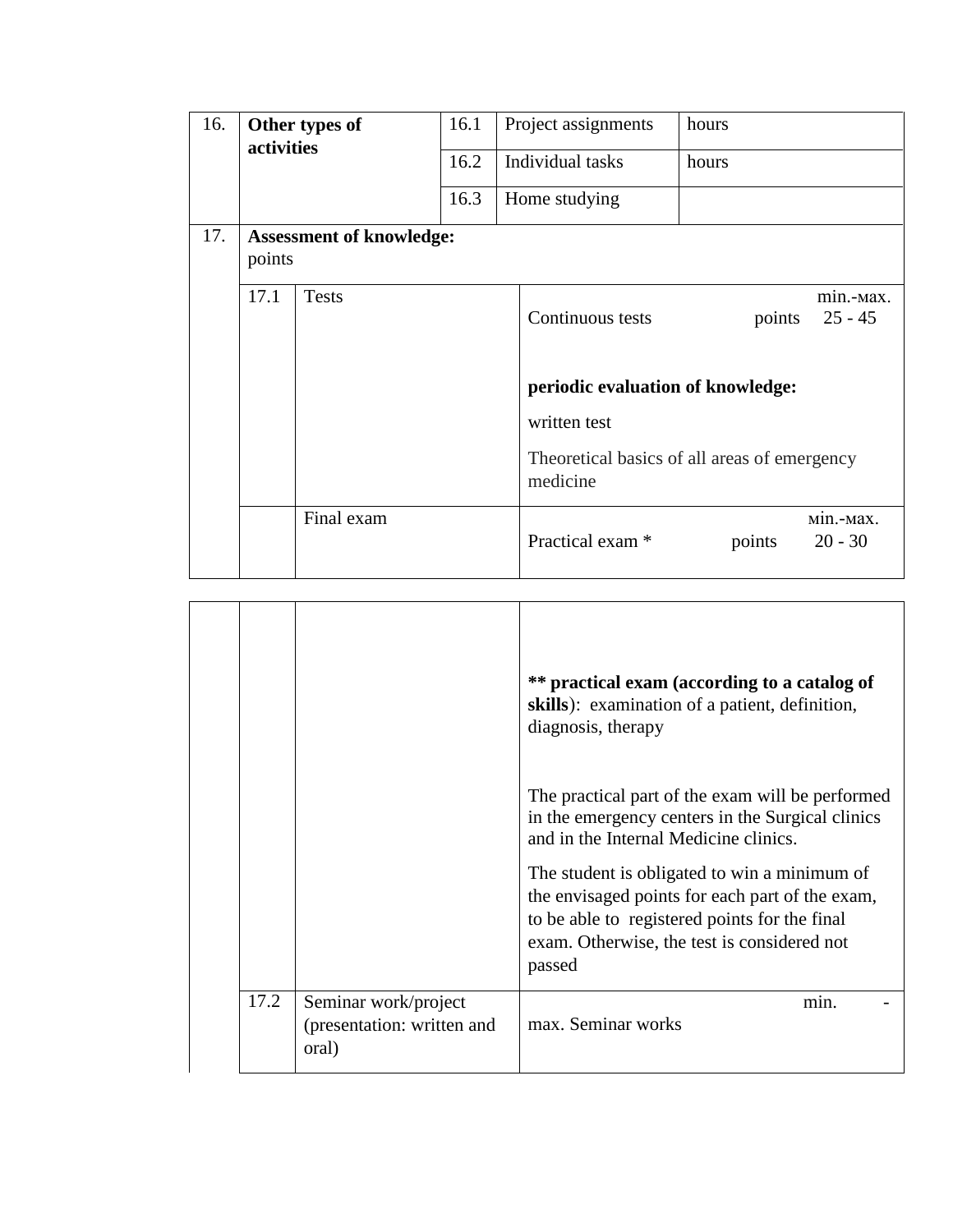|     | 17.3       | Active participation     |                                                                                                    | Theoretical course |                                                                                                                      | Min. - Max.<br><b>10</b><br>$5 -$                           |  |  |
|-----|------------|--------------------------|----------------------------------------------------------------------------------------------------|--------------------|----------------------------------------------------------------------------------------------------------------------|-------------------------------------------------------------|--|--|
|     |            |                          |                                                                                                    | Practical course   |                                                                                                                      | $10 - 15$                                                   |  |  |
|     |            |                          |                                                                                                    |                    |                                                                                                                      |                                                             |  |  |
|     |            |                          |                                                                                                    |                    | * Attending on theoretical course                                                                                    |                                                             |  |  |
|     |            |                          |                                                                                                    | 51%-60% 5 points   |                                                                                                                      |                                                             |  |  |
|     |            |                          |                                                                                                    | 61%-70% 6 points   |                                                                                                                      |                                                             |  |  |
|     |            |                          |                                                                                                    |                    | 71%-80% 7 points 81%-                                                                                                |                                                             |  |  |
|     |            |                          |                                                                                                    | 90% 8 points       |                                                                                                                      |                                                             |  |  |
|     |            |                          |                                                                                                    | 91%-100% 10 points |                                                                                                                      |                                                             |  |  |
|     |            |                          |                                                                                                    |                    |                                                                                                                      |                                                             |  |  |
|     |            |                          |                                                                                                    |                    | ** Practical course ((Every group is in session)                                                                     |                                                             |  |  |
|     |            |                          |                                                                                                    |                    | of 4 hours, 3 groups of practice)                                                                                    |                                                             |  |  |
|     |            |                          |                                                                                                    |                    | For Attendance: 2 points<br>Engage in practices: 3 points                                                            |                                                             |  |  |
|     |            |                          |                                                                                                    |                    |                                                                                                                      |                                                             |  |  |
| 18. | criteria:  | Knowledge assessment     | up to 59 points                                                                                    |                    |                                                                                                                      | $5$ (five) F                                                |  |  |
|     |            | (points/grade)           |                                                                                                    | 60 to 68 points    |                                                                                                                      | $6$ (six) E                                                 |  |  |
|     |            |                          |                                                                                                    | 69 to 76 points    |                                                                                                                      | $7$ (seven) D                                               |  |  |
|     |            |                          |                                                                                                    | 77 to 84 points    |                                                                                                                      | 8 (eight) C                                                 |  |  |
|     |            |                          |                                                                                                    | 85 to 92 points    |                                                                                                                      | 9 (nine) B                                                  |  |  |
|     |            |                          |                                                                                                    | 93 to 100 points   |                                                                                                                      | $10$ (ten) A                                                |  |  |
| 19. |            | Criteria for obtaining a |                                                                                                    |                    | <b>Conditional criteria for assessment of knowledge:</b>                                                             |                                                             |  |  |
|     |            | signature and taking the |                                                                                                    |                    | To get a signature the student is required to attend the<br>theoretical, practical training and seminars and to gain |                                                             |  |  |
|     | final exam |                          |                                                                                                    | minimum scores     |                                                                                                                      |                                                             |  |  |
|     |            |                          |                                                                                                    |                    |                                                                                                                      |                                                             |  |  |
|     |            |                          |                                                                                                    |                    | The student is obliged to gain a minimum score of                                                                    |                                                             |  |  |
|     |            |                          |                                                                                                    |                    |                                                                                                                      | planned activities, including the continued examination in  |  |  |
|     |            |                          |                                                                                                    |                    | order to access the final exam. If the student did not win                                                           |                                                             |  |  |
|     |            |                          | the required minimum score, they can access on the final<br>exam in one of the three exam sessions |                    |                                                                                                                      |                                                             |  |  |
|     |            |                          |                                                                                                    |                    | The assessment of the subject is formed according to                                                                 |                                                             |  |  |
|     |            |                          |                                                                                                    |                    | activities, continuous inspections and final examination.                                                            | the table of estimates, based on the sum of points from all |  |  |
|     |            |                          |                                                                                                    |                    |                                                                                                                      |                                                             |  |  |
|     |            |                          |                                                                                                    |                    |                                                                                                                      |                                                             |  |  |